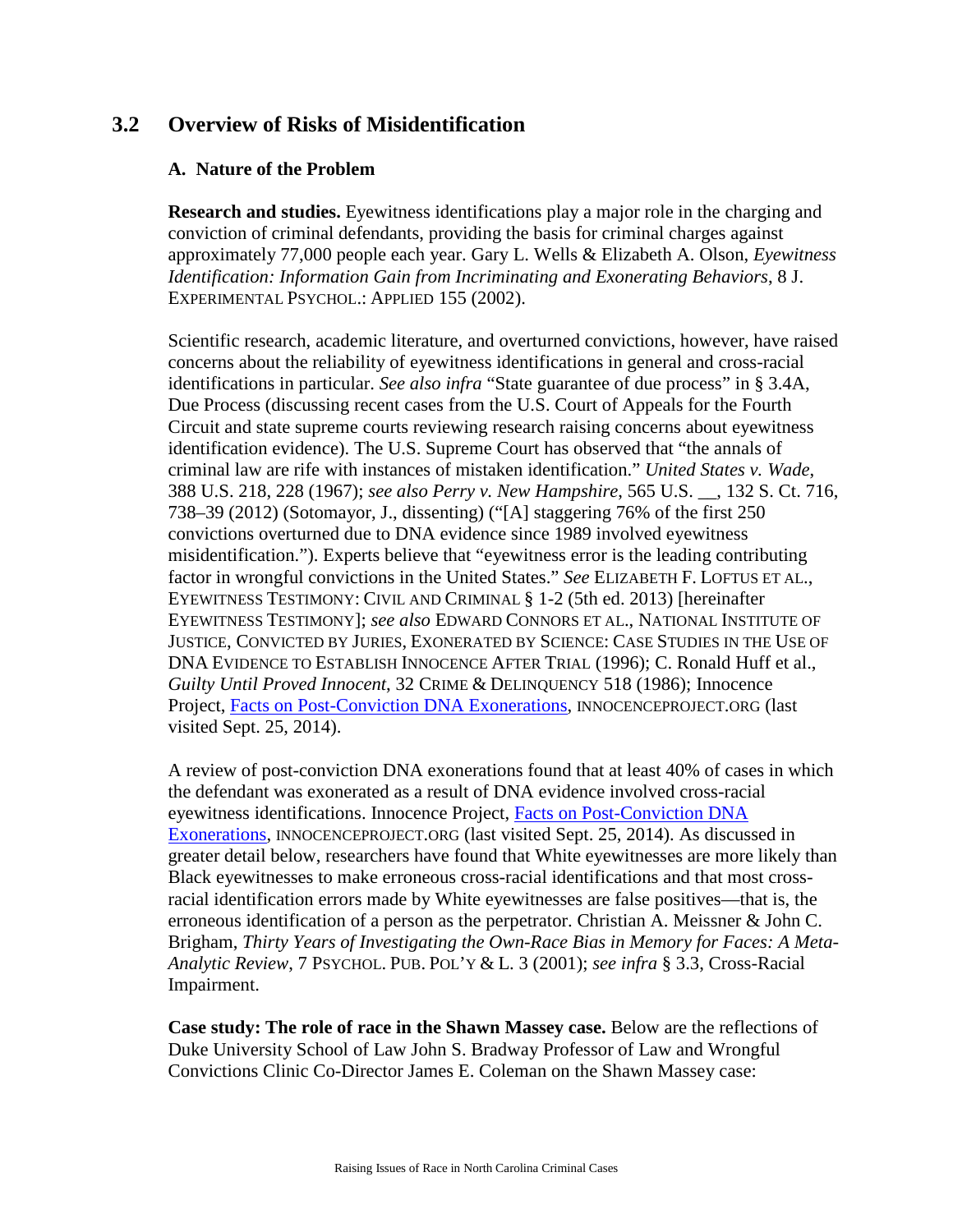Shawn Massey spent twelve years in prison for crimes he did not commit, and the hard truth is that race played a role in this miscarriage of justice. In 1999, a jury wrongfully convicted him of kidnapping, armed robbery, and breaking and entering based on allegations that in May 1998 he forced a woman and her children at gunpoint into their Charlotte apartment and took \$60 from them. The adult victim in this case, a White woman, described the perpetrator of the crime as a 5 foot-9, 180-pound African American male who wore his hair "pulled back from his face and four braids on the back of his head." At trial, the victim clarified that she meant to describe cornrows. However, the White police officers and prosecutors handling the case did not understand the cornrow hairstyle, and this misunderstanding caused them to focus on the wrong suspect, create a photo lineup with inappropriate fillers, and prosecute an innocent man. If the police officers investigating the case had been familiar with the cornrow hairstyle or had focused on Mr. Massey's appearance before concluding that he was the assailant, they would have discovered that he was both shorter and slimmer than the perpetrator, did not wear his hair in cornrows, did not have enough hair for that hairstyle, and should have been excluded as a suspect.

At the time of the offense, Mr. Massey was 26 years-old, working a construction job, and living with his grandmother. He had been charged with petty offenses, but had never been to prison. I became involved with his case through my work in Duke Law School's Wrongful Conviction Clinic. We decided to investigate his claim of innocence because the only evidence in the case was the victim's eyewitness identification of Mr. Massey, and her identification was always conditioned on the assailant having the cornrow hairstyle. Because of the general unreliability of eyewitness identification evidence, we believe that any prosecution based entirely on eyewitness identification evidence merits an innocence investigation.

In this case, the misidentification problem arose when the victim was shown a photo lineup including Mr. Massey and a number of fillers. Neither Mr. Massey nor the fillers wore their hair in cornrows. In the photo shown to the victim, Mr. Massey's hair was very short. Asked if she saw the assailant in the six- photograph lineup, the victim told police that Mr. Massey looked most like the man, except that Mr. Massey did not have braids and the assailant's hair was longer. This kind of relative judgment is typical in cases of misidentification. Because Mr. Massey's hair was not in cornrows, however, the victim stated that she couldn't be sure of her identification unless she saw Mr. Massey in person.

The first time the victim saw Mr. Massey in person was in court. Just before the trial started, she told the prosecutor that she had doubts about her identification, both because the defendant's hair was not in cornrows and because he appeared smaller than her attacker. Mr. Massey's trial attorney was not informed of the victim's eleventh-hour doubts; we uncovered this *Brady* violation during our innocence investigation. The only person who consistently maintained that Mr. Massey was the perpetrator was the investigating officer, a White detective who relied exclusively upon an alleged statement by Mr. Massey's friend that Mr. Massey wore his hair "pulled back and 4 or 5 braids on the back of his head." At trial, however, this friend denied making such a statement, and denied that Mr. Massey wore braids or that his hair was long enough to braid. Mr. Massey's friends and family members uniformly testified that he had never worn his hair in cornrows or long enough to braid, but the statements did not persuade the jury.

While investigating the case, we discovered seven photographs of Mr. Massey in the District Attorney's files, one of which was taken in March 1998, nine weeks before the crime. The seven photographs were taken over a nine-year period. In all of the photos, including the one taken in March 1998, Mr. Massey's hair was very short. We showed these photographs to professional barbers familiar with African American hairstyles, who all agreed that Mr. Massey could not have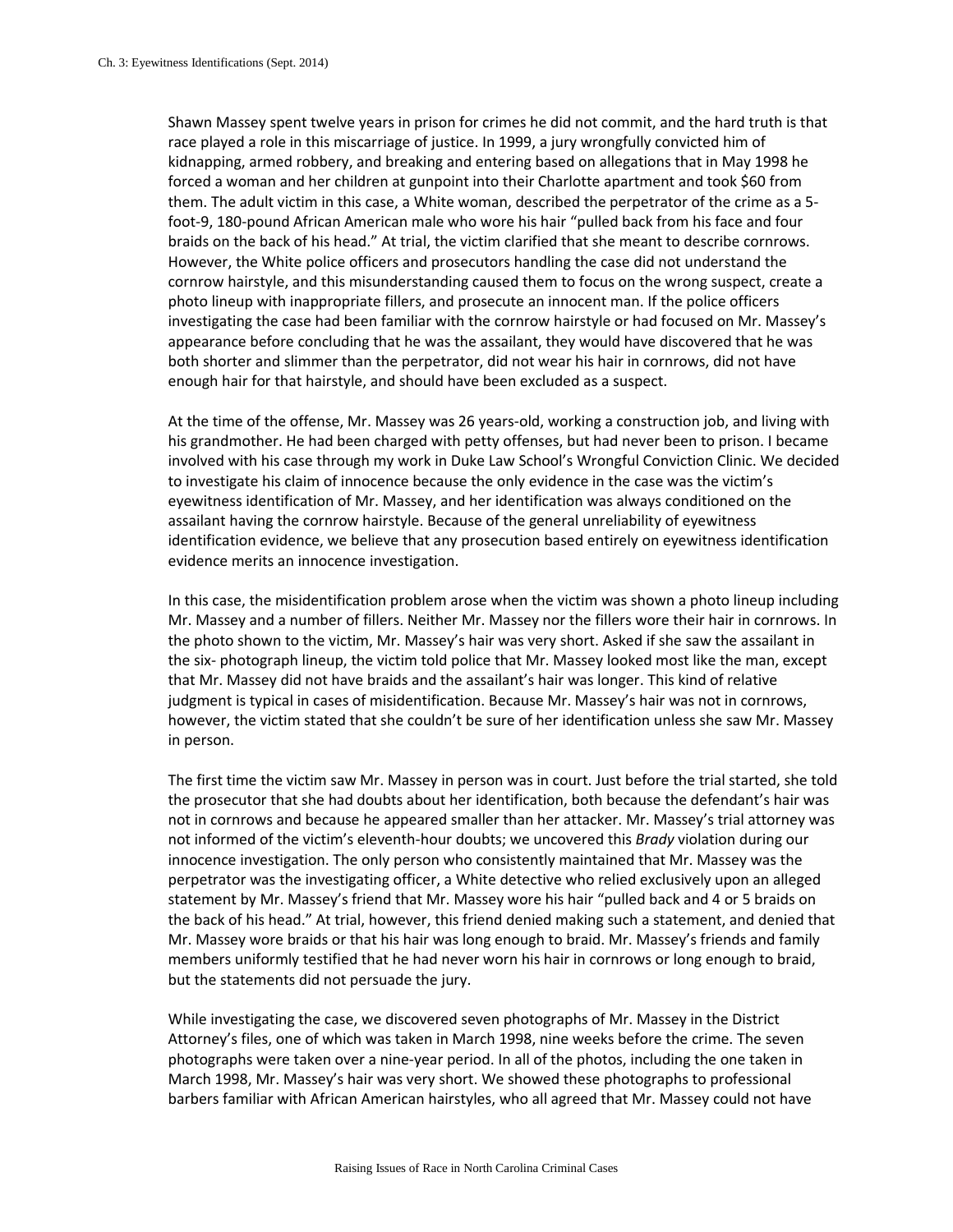grown his hair long enough to wear cornrows by the time of the offense. At the time of Mr. Massey's prosecution, police and prosecutors did not appreciate the significance of these photographs because they were not familiar with the cornrow hairstyle; as a result, they did not disclose the photographs to the defense. Until the victim testified at trial, the police and prosecutor assumed that cornrows were worn only on the back of the head and neck, and therefore concluded that photographs showing only the front of Mr. Massey's head did not exclude him as a suspect.

At the conclusion of our investigation, we sent a letter to the Mecklenburg County District Attorney laying out the evidentiary basis of Mr. Massey's claim of innocence, along with a description of the *Brady* violations we uncovered. We included the photograph of Mr. Massey with short hair taken in March 1998, prior to the offense, along with the opinions of professional barbers familiar with African American hairstyles. In response to this evidence, District Attorney Peter Gilchrist filed an ex parte motion to vacate the conviction and dismiss the charges, which was granted by a superior court judge. Mr. Massey was released in 2010, approximately two years before the expiration of his sentence.

This was a case of cross-racial identification, and race played an important role in the wrongful conviction of Shawn Massey, beginning with the police and prosecutor's misinterpretation of the witness's description of the perpetrator. This misinterpretation illustrates the importance of obtaining an accurate description of the assailant from the very outset and making sure one understands what is being described. Prompt investigation of identification procedures also provides counsel with an opportunity to clarify any confusion or misunderstanding on the part of the police or prosecutor, or to litigate pretrial the admissibility of a questionable identification. If the issue is not raised until trial, jurors likely will see the dispute as one involving only the credibility of witnesses, and, as some studies have shown, the race of a witness may affect jurors' perceptions of whether the witness is telling the truth. In Mr. Massey's case, the jurors chose to believe the White police officers and not the Black witnesses who all testified Mr. Massey did not wear braids and did not have hair long enough to braid.

When the introduction of a flawed identification can't be avoided, defenders should emphasize not only the problems with cross-racial identification, but also specific contextual factors that may make the witness identification less reliable. For example, in this case, opinions from professional barbers familiar with African American hairstyles could have been introduced as evidence supporting Mr. Massey's claim that his hair could not have been worn in cornrows at the time of the offense. Without such information, jurors are often misled by the common but mistaken belief that a victim never forgets the face of his or her attacker.

Mr. Massey's experience also underscores the recommendation of scholar Elizabeth Loftus, that whenever possible, officers of the same race as the suspect should be involved in identification procedures. If an African American police officer had constructed the lineup in this case or been part of the investigation, he or she probably would have been familiar with the cornrow hairstyle and Mr. Massey might never have been wrongfully convicted. If the White police officers or prosecutor had queried the victim about her description, Mr. Massey also might never have been convicted. These are flaws that can be fixed or, at a minimum, raised early in the case by the defense attorney.

## **B. Factors Affecting Eyewitness Identifications**

Assuming that witnesses for the most part are earnestly trying to construct an accurate account of a past event, why do eyewitness errors occur and why do they lead to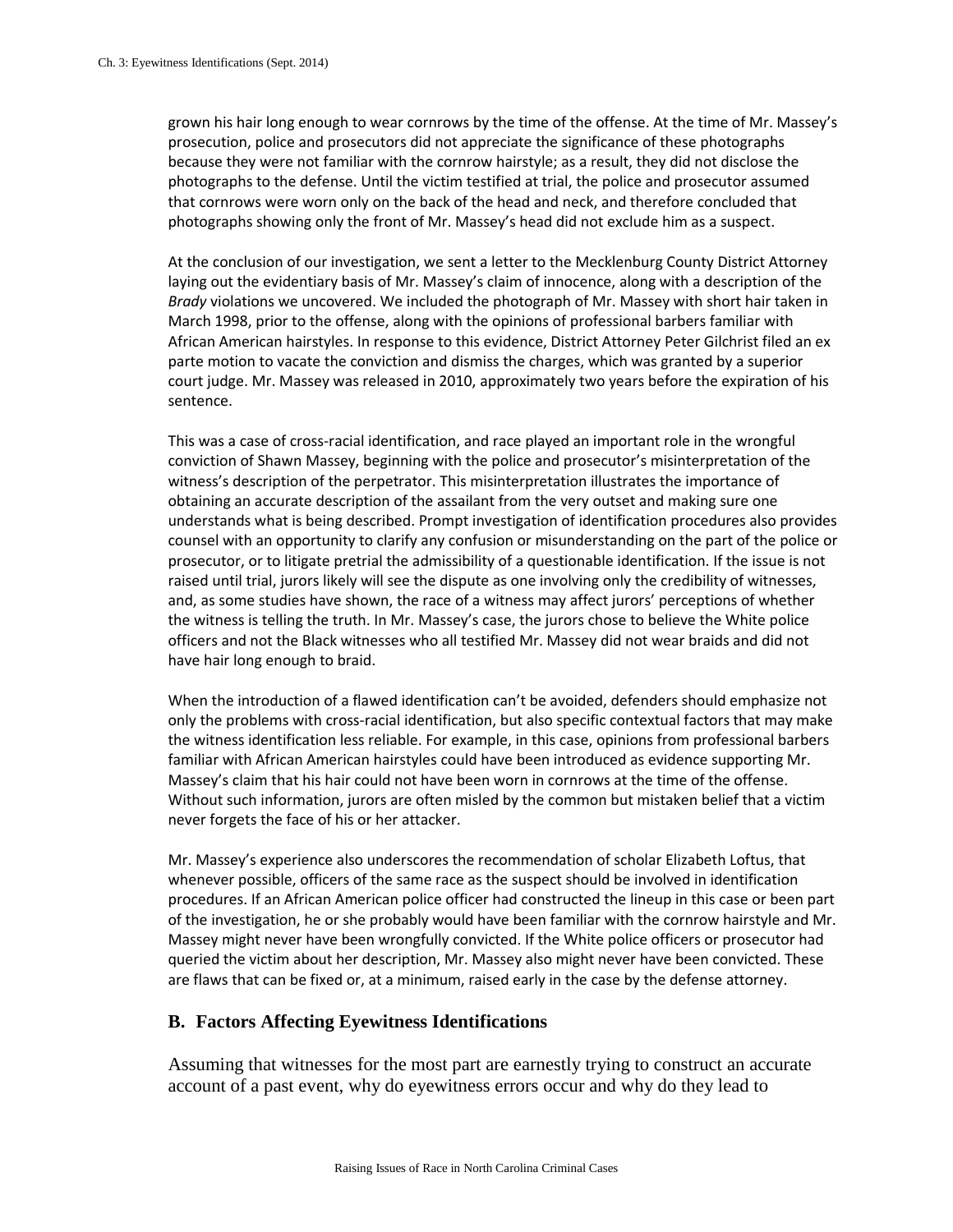wrongful convictions? This section discusses the causes of eyewitness errors, while subsection C, below, discusses jury perceptions of eyewitness testimony.

**Generally.** Researchers have concluded that eyewitness mistakes generally result from the "normal and natural processes that occur whenever human beings attempt to acquire, retain, and retrieve information." EYEWITNESS TESTIMONY at § 2-1. Some studies suggest that because of these natural processes eyewitnesses make correct identifications only 50% of the time. BRIAN L. CUTLER & STEVEN D. PENROD, MISTAKEN IDENTIFICATION 218 (1995) [hereinafter MISTAKEN IDENTIFICATION].

Factors affecting the accuracy of eyewitness identification fall into three broad categories: problems of acquisition, problems of retention, and problems of retrieval. EYEWITNESS TESTIMONY at § 2-2. Familiarity with these factors may assist counsel in assessing the possibility of a misidentification and preparing for discussions with expert witnesses. *See infra* § 3.6D, Expert Testimony*.*

**Acquisition stage.** In the acquisition stage, when an eyewitness memory is formed, the accuracy of the witness's perception may be affected by factors such as lighting conditions, the duration of the event at issue, violence, stress, fear, age, sex, race, and expectations. EYEWITNESS TESTIMONY at § 2-2. Research has found that cross-racial eyewitness identifications are particularly susceptible to error at this stage. *See infra* § 3.3, Cross-Racial Impairment*.*

**Retention stage.** The retention stage encompasses the time between when the witness's memory was formed and when the witness describes the memory. Memory is malleable. The accuracy of a memory during the retention stage is influenced by the length of the retention interval and post-event experiences. For example, a suggestive pretrial identification procedure, especially one involving cross-racial identification, could distort an eyewitness's memory of the actual event. "An eyewitness who is told that it is very important for her to view a photoarray or lineup immediately is more likely to infer that the investigators have identified the perpetrator than is an eyewitness who is told that she could drop by the station whenever it is convenient for her to do so," and this inference may exert subtle pressure on the witness to provide a positive identification. MISTAKEN IDENTIFICATION at 113–14. Similarly, the memory of an eyewitness who is given positive feedback after participating in an identification procedure may be influenced by such feedback. *Id.* at 186–90. One study concluded that in the trials of offenders exonerated by DNA evidence between 1989 and 2010 that involved eyewitness testimony, 57% of the eyewitnesses were initially uncertain of their eyewitness identifications, an indicator of unreliability at the retention stage. BRANDON L. GARRETT, CONVICTING THE INNOCENT: WHERE CRIMINAL PROSECUTIONS GO WRONG 64 (2011).

**Retrieval stage.** In the context of a criminal trial, the retrieval stage refers to the moment when the witness testifies about the identification. When retrieving events from memory, eyewitnesses are susceptible to the manner in which information is solicited. Frequent review of the event, through questioning, identification procedures, and preparation to testify, may artificially increase witness confidence when retrieving the memory at trial.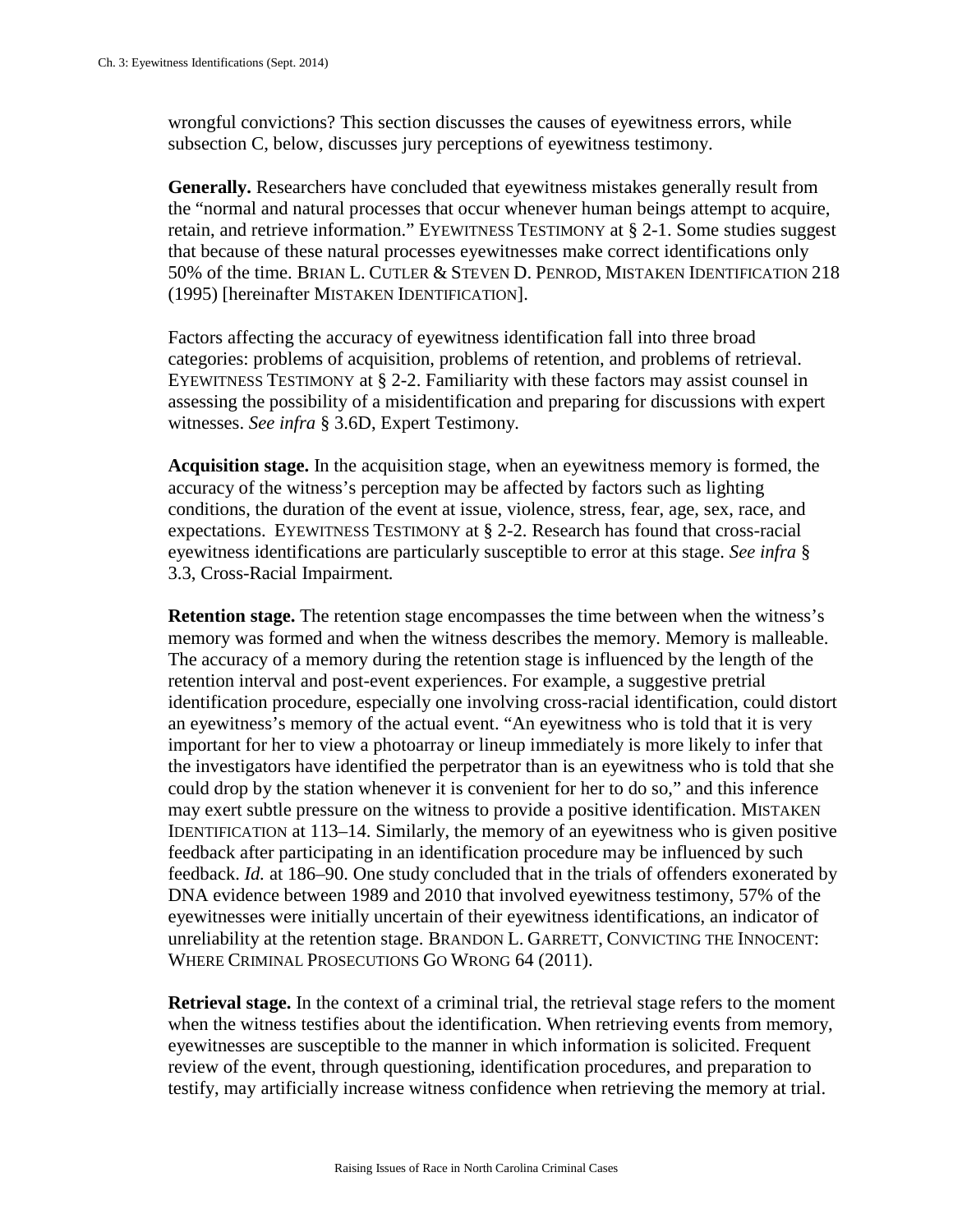MISTAKEN IDENTIFICATION at 186–87. Witness confidence exerts a powerful influence on jurors, but researchers have found that "eyewitness confidence is not a great or consistent indicator of eyewitness accuracy." EYEWITNESS TESTIMONY at § 3-12; *see also*  MISTAKEN IDENTIFICATION at 95; Siegfried Ludwig Sporer et al., *Choosing, Confidence, and Accuracy: A Meta-Analysis of the Confidence/Accuracy Relation in Eyewitness Identification Studies,* 118 PSYCHOL. BULL. 315 (1995); Neil Vidmar et al., *Rethinking Reliance on Eyewitness Confidence*, 94 JUDICATURE 16 (2010).

**Illustration:** The wrongful conviction of Ronald Cotton illustrates the problems that may arise with the acquisition, retention, and retrieval stages of eyewitness identifications. Ronald Cotton was convicted of the rape of Jennifer Thompson in Burlington, North Carolina and sentenced to life plus 54 years based on Thompson's eyewitness identification. Ronald Cotton served 10.5 years in prison before he was exonerated by DNA evidence. Jennifer Thompson, a White woman, made a cross-racial identification of Ronald Cotton, a Black man. Ms. Thompson later observed that she "studied every single detail on the rapist's face . . . [and] was going to make sure he was put in prison." Jennifer Thompson, *I Was Certain, But I Was Wrong*, N.Y. TIMES, June 18, 2000. In the time between the crime and the trial of Mr. Cotton, Ms. Thompson grew more and more confident in her mistaken identification. She reflected that, when she saw Ronald Cotton in a photo array, she was "completely confident" that he was the assailant; and when she picked him out of a lineup, she was "sure . . . [she] had picked the right guy." *Id.* However, her confidence did not correspond with accuracy. "From description, to creating an Identikit, to reviewing a photo array, to identifying the wrong man in a lineup and in court—each step unconsciously became a process of picking the individual most resembling the prior step, not most resembling the perpetrator." Joseph F. Savage Jr. & James P. Devendorf, *Conviction After Misidentification: Are Jury Instructions a Solution?*, THE CHAMPION, June 2011, at 30, n.7 (discussing factors contributing to Jennifer Thompson's misidentification of Ronald Cotton).

**Estimator and system variables.** Variables that affect eyewitness identifications can be categorized as either "estimator" or "system" variables. *See* Gary L. Wells, *Applied Eyewitness Testimony Research: System Variables and Estimator Variables*, 36 J. PERSONALITY & SOC. PSYCHOL. 1546 (1978) (using these categories for the first time). Familiarity with these variables may assist counsel in assessing the identification and discussing it with an expert. Additionally, counsel may use these variables to structure cross-examination in order to show how a given variable, such as the presence of a gun, affected the reliability of eyewitness testimony.

Some variables that bear on the accuracy of eyewitness identifications are within the control of the criminal justice system while others are not. Estimator variables occur before the case enters the criminal justice system and include factors such as: the lighting at the time of the event, the duration of the witness's exposure to the perpetrator, and the race of the witness and perpetrator. In contrast, system variables are or may be within the control of the criminal justice system, such as the construction of a lineup, the questioning of the eyewitness, and the method in which the lineup is presented. Examples of system and estimator variables are as follows. (The list is reproduced verbatim from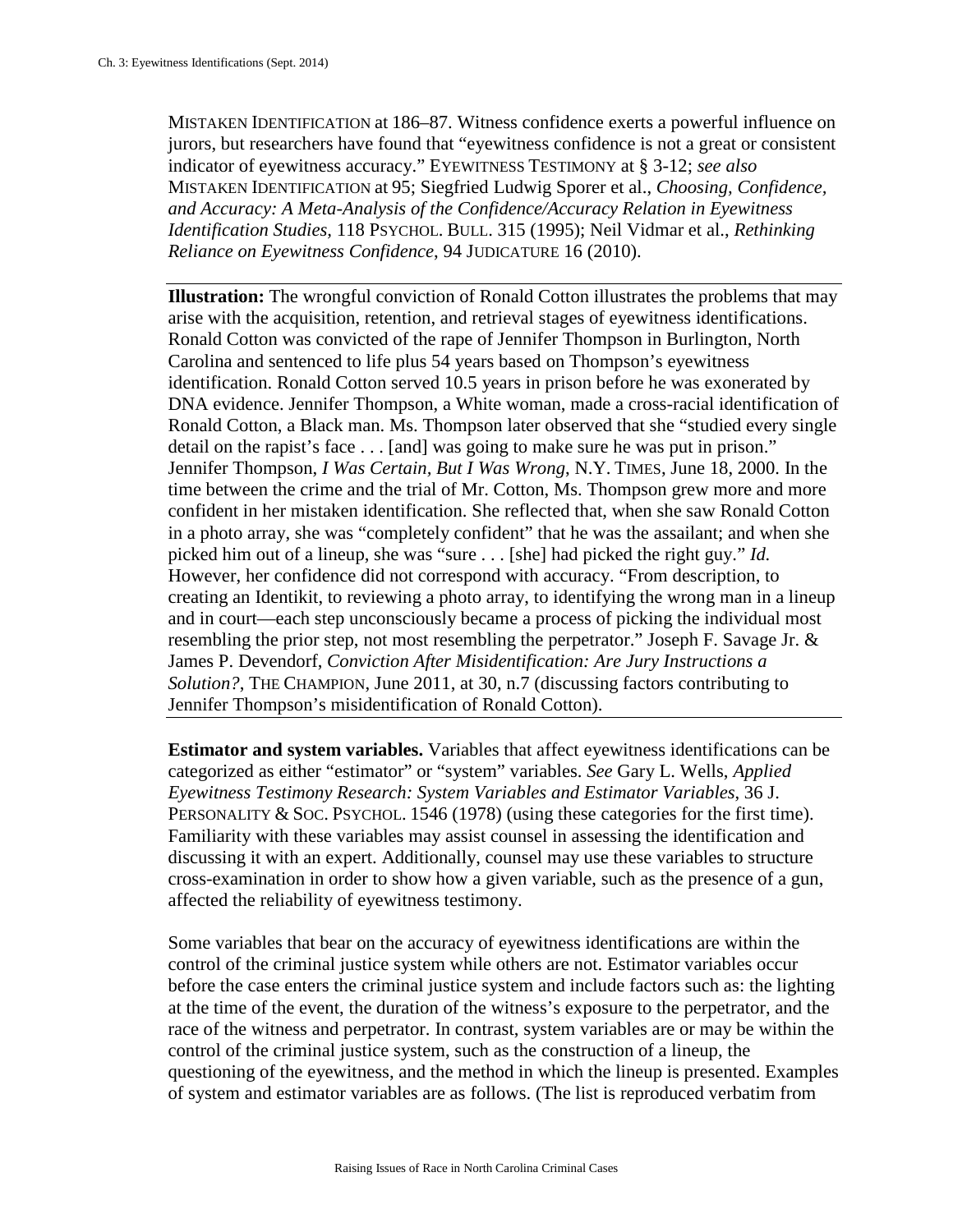Joseph F. Savage & James P. Devendorf, *Conviction After Misidentification: Are Jury Instructions a Solution?*, THE CHAMPION, June 2011, at 30, 31, except that examples of variables that have been added are set off in brackets.)

- 1. *Wording of questions:* The wording of questions posed to an eyewitness can affect the witness's testimony about an event. [For example, if an eyewitness is asked how many minutes she was able to observe the assailant, she may be more likely to estimate that the event took a matter of minutes, rather than seconds.]
- 2. *Lineup instructions:* The instructions given to the witness at a lineup can affect the witness's willingness to make an identification. [For example, studies have shown that instructions implying that the suspect is in fact in the photo array "increas[e] the likelihood that the eyewitness will make a positive—though not necessarily correct identification." MISTAKEN IDENTIFICATION at 115–23.]
- 3. *Confidence malleability:* Factors unrelated to identification accuracy can influence a witness's confidence. [For example, a witness's confidence may rise when she is told that another witness has identified the same person. MISTAKEN IDENTIFICATION at 186–90.]
- 4. *Mugshot-induced bias:* Exposure to mugshots of a suspect increases the likelihood that the witness will later choose that suspect in a lineup.
- 5. *Post-event information:* Testimony of eyewitnesses about an event often reflects not only what they actually saw but information they obtained after the event.
- 6. *Child witness suggestibility:* Young children are more vulnerable than adults to interviewer suggestion, peer pressures, and other social influences.
- 7. *Attitudes and expectations:* A witness's perception and memory of an event may be affected by his or her attitudes and expectations. [For example, if a person is attacked in the dark in an area primarily frequented by Latinos, he or she may be more likely to believe that his or her attacker was Latino.]
- 8. *Hypnotic suggestibility:* Hypnosis increases suggestibility to leading and misleading questions.
- 9. *Alcohol intoxication:* Alcohol intoxication impairs an eyewitness's later ability to recall persons and events.
- 10. *Cross-race bias:* Eyewitnesses are more accurate when identifying members of their own race than members of other races.
- 11. *Weapon focus:* The presence of a weapon impairs an eyewitness's ability to accurately identify the perpetrator's face.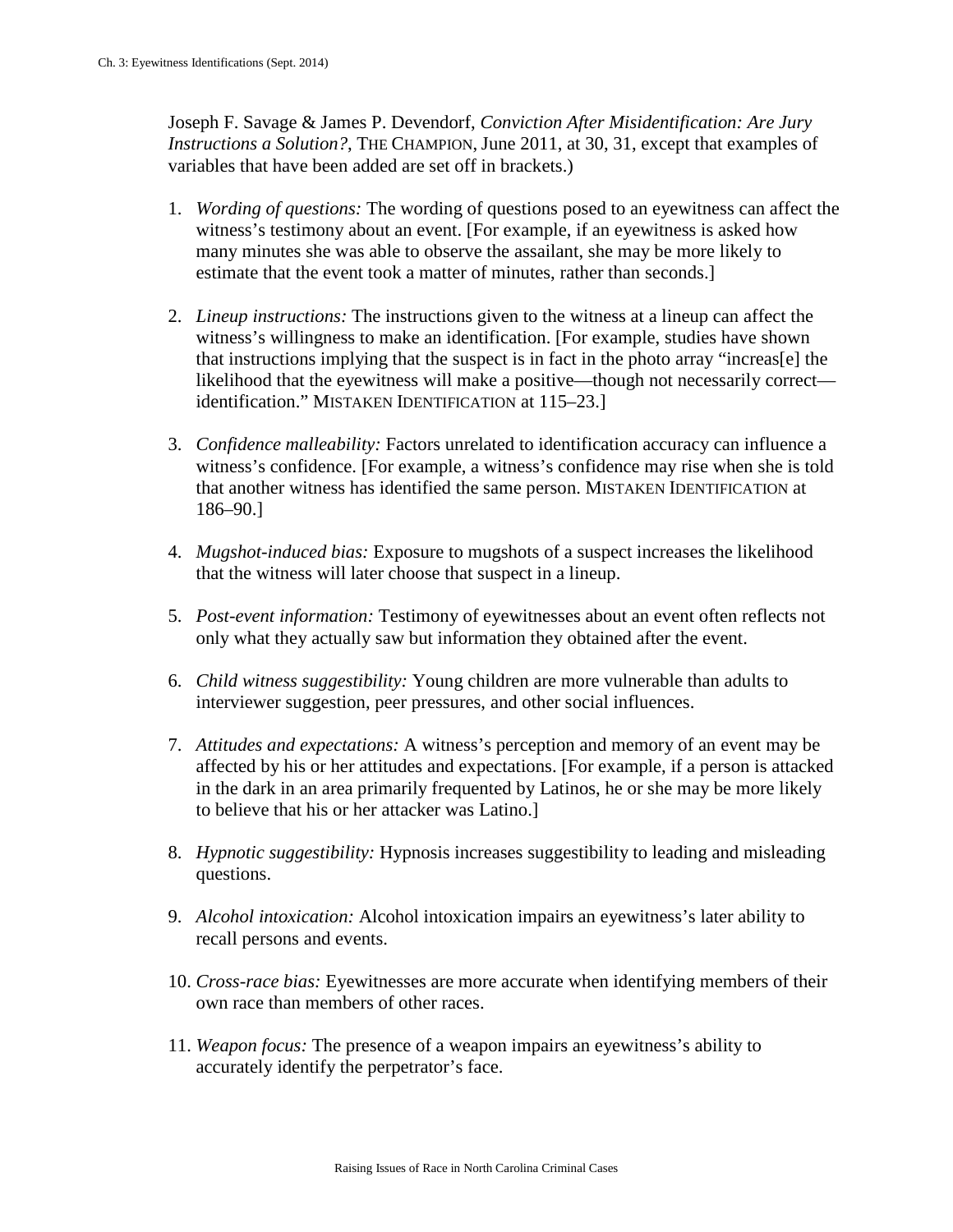- 12. *Accuracy-confidence correlation:* A witness's confidence is not a good predictor of his or her identification accuracy.
- 13. *Forgetting curve:* The rate of memory loss for an event is greatest right after the event and then levels off over time.
- 14. *Exposure time:* The less time an eyewitness has to observe an event, the less well he or she will remember it.
- 15. *Presentation format:* Witnesses are more likely to misidentify someone by making a relative judgment when presented with a simultaneous (as opposed to sequential) lineup.
- 16. *Unconscious transference:* Eyewitnesses sometimes identify as a culprit someone they have seen in another situation or context.

Defense attorneys can attempt to mitigate the influence of system variables by, for example, ensuring that law enforcement officers present individuals or photographs to witnesses sequentially rather than simultaneously. *See infra* § 3.5, Eyewitness Identification Reform Act. Additionally, counsel can educate jurors about the impact of system and estimator variables on the reliability of eyewitness testimony through expert testimony, cross-examination of eyewitnesses, and jury instructions concerning factors influencing eyewitness reliability. *See infra* § 3.6, Procedures for Challenging Eyewitness Identification Evidence.

## **C. Jurors' Perceptions of Eyewitness Identification**

Concerns about eyewitness identification, discussed in the preceding section, are compounded by the weight jurors may give such testimony. Studies have concluded that jurors tend to overestimate the reliability of eyewitness testimony. *See, e.g.*, Tanja Rapus Benton et al., *Eyewitness Memory is Still Not Common Sense: Comparing Jurors, Judges and Law Enforcement to Eyewitness Experts*, 20 APPLIED COGNITIVE PSYCHOL. 115 (2006); Richard S. Schmechel et al., *Beyond the Ken? Testing Jurors' Understanding of Eyewitness Reliability Evidence*, 46 JURIMETRICS 177 (2006); *Perry v. New Hampshire*, \_\_\_ U.S. \_\_\_, \_\_\_, 132 S. Ct. 716, 739 (2012) (Sotomayor, J., dissenting) (observing that "jurors routinely overestimate the accuracy of eyewitness identifications"). In 2004, the Public Defender Service for the District of Columbia surveyed nearly 1,000 potential jurors about eyewitness identification. The researchers concluded that the survey members often underestimated the difficulties eyewitnesses experience in making crossracial identifications, the impact of stress on memory, and the ways in which police procedures may undermine eyewitness accuracy. Timothy P. O'Toole et al., *District of Columbia Public Defender Survey*, THE CHAMPION, Apr. 2005, at 28; *see also*, Richard S. Schmechel et al., *Beyond the Ken? Testing Jurors' Understanding of Eyewitness Reliability Evidence*, 46 JURIMETRICS 177 (2006); EYEWITNESS TESTIMONY at § 6-6.